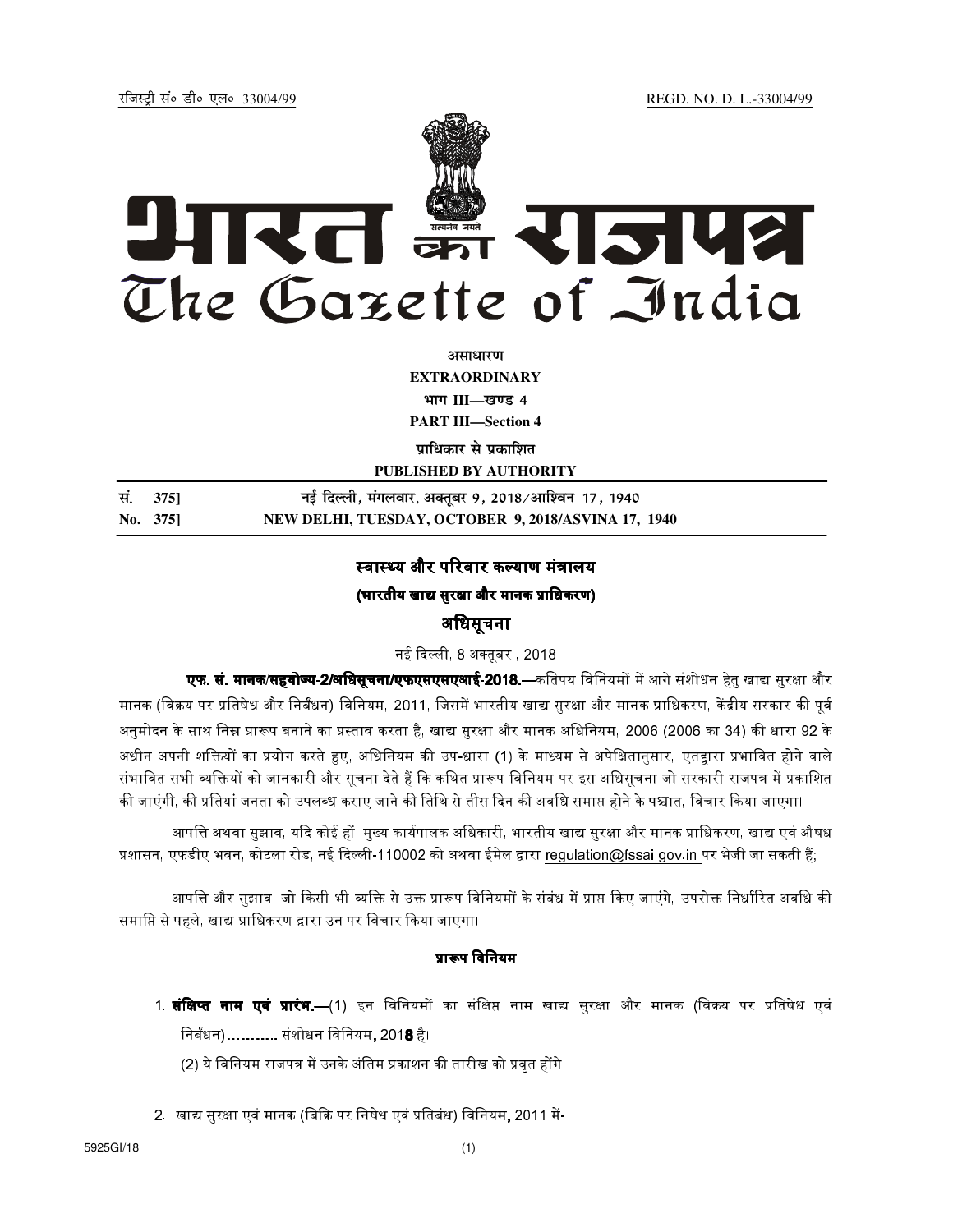(क) विनियम 2.3 में, उपविनियम 2.3.15 के लिए, खंड 6 के पश्चात, निम्नलिखित को प्रतिस्थापित किया जाएगा, अर्थात-"2.3.15 खाद्य तेल और वसा में सवास पदार्थों की तरह डाईएसीटाइल के उपयोग पर निर्बंधन।"

> पवन अग्रवाल, मख्य कार्यकारी अधिकारी [विज्ञापन-III/4/असा./296/18]

**नोटः** मल विनियम भारत के राजपत्र, असाधारण में अधिसचना संख्या एफ.सं. 2-15015/30/2010, तारीख 1 अगस्त, 2011 द्वारा प्रकाशित किए गए और पश्चातवर्ती निम्न अधिसचना संख्याकों द्वारा संशोधित किए गएः–

(i) फा.सं.4/15015/30/2011, दिनांक 8 फरवरी, 2013,

(ii) फा.सं. मानक/ओएवंएफ/अधिसूचना(2)/एफएसएसएआई-2016 दिनांक 23 अगस्त. 2016

(iii) फा.सं. मानक/एफएवंवीपी/अधि. (02)/एफएसएसएआई-2016, दिनांक 23 अगस्त. 2016 और

(iv)एफ, सं. मानक/ओएवंएफ/अधिसचना(8)/एफएसएसएआई**-2017,** दिनांक 31जलाई, 2018।

#### **MINISTRY OF HEALTH AND FAMILY WELFARE**

(FOOD SAFETY AND STANDARDS AUTHORITY OF INDIA)

### **NOTIFICATION**

New Delhi, the  $8<sup>th</sup>$  October, 2018

**F.No. Stds/Additives-2/Notification/FSSAI/2018.**—The following draft of certain regulations, further to amend the Food Safety and Standards (Prohibition and Restriction on sales) Regulations, 2011, which the Food Safety and Standards Authority of India proposes to make with previous approval of the Central Government, in exercise of the powers conferred under section 92 of the Food Safety and Standards Act, 2006 (34 of 2006) is hereby published as required by the said sub-section (1) of section 92 of the said Act for the information of all persons likely to be affected thereby and notice is hereby given that the said draft regulations shall be taken into consideration after the expiry of the period of thirty days from the date on which copies of the Official Gazette in which this notification is published are made available to the public.

Objections or suggestions, if any, may be addressed to the Chief Executive Officer, Food Safety and Standards Authority of India, Food and Drug AdministrationBhawan, Kotla Road, New Delhi-110002 or sent on email at regulation@fssai.gov.in.

Objections or suggestions, which may be received from any person with respect to the said draft regulations before the expiry of period so specified, will be considered by the Food Authority.

#### **Draft Regulations**

1. **Short title and commencement.—**(1) These regulations may be called the Food Safety and Standards (Prohibition and Restriction on sales) Amendment Regulations, 2018.

(2) They shall come into force on the date of their publication in the official Gazette.

2. In the Food Safety and Standards (Prohibition and Restriction on sales) Regulations, 2011, in regulation 2.3,for sub-regulation 2.3.15, after clause 6, following clause shall be inserted namely: -

"7. Restriction on the use of diacetyl as flavouring substance in oils and fats."

PAWAN AGARWAL, Chief Executive Officer [ADVT.-III/4/Exty./296/18]